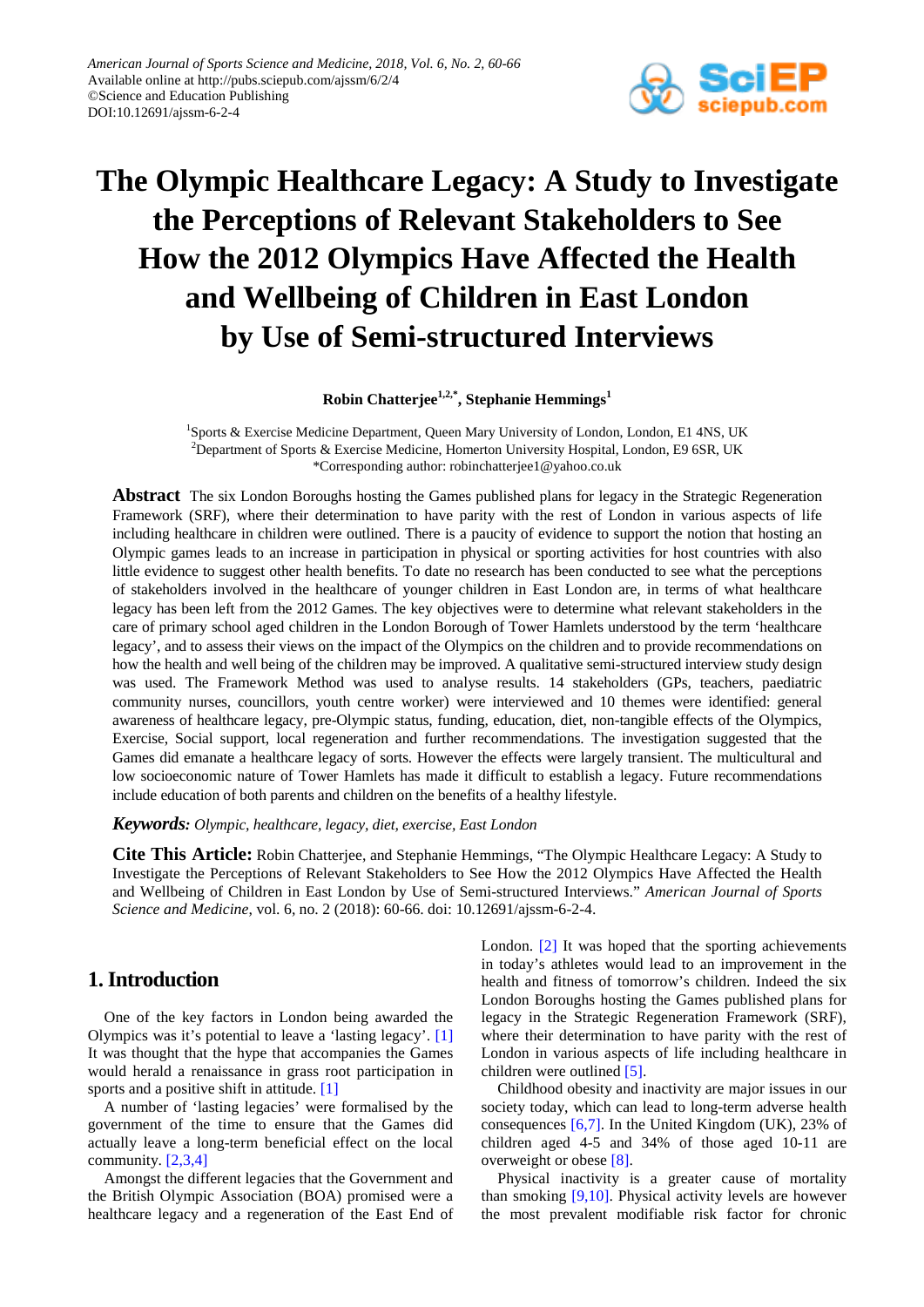disease [\[11\].](#page-6-6) Studies have shown that although there are many factors responsible for inactivity and obesity, even a modest school effect has the potential to have a substantial impact on children's weight status at a population level. [\[12,13\]](#page-6-7) Schools and physical education teachers in particular are in a unique position to promote health and fitness and the Olympics provided an opportunity to reaffirm their importance [\[14\].](#page-6-8)

The original tender document for the London bid (which the SRF was based on) included chapters on improvement of healthy living and reduction of inequalities in the local population; this would be as a result of actual legislative and fiscal policies as well as more indirect effects such as the 'demonstration effect' and the 'festival effect' [\[15\].](#page-6-9) The demonstration effect was the term used to describe the process by which people are inspired by elite sport, sports people and sports events to participate themselves [\[16\].](#page-6-10) The festival effect described the desire to participate in physical activity as a result of celebration and camaraderie contributing to the feeling that an event is bigger than and beyond the sporting occasion itself [\[17\].](#page-6-11)

However a recent overview of systematic reviews reported that there was a paucity of evidence to support the notion that hosting an Olympic games leads to an increase in participation in physical or sporting activities for host countries with also little evidence to suggest other health benefits [\[18\].](#page-6-12) The study reported that there were only two systematic reviews of note: (1) McCartney et al (2010), which was a review of literature published between 1978 and 2008, found insufficient evidence to support or refute any health or socioeconomic impacts from major multisport events [\[19\];](#page-6-13) (2) Weed et al (2009) concluded that communities that were not engaged with the 2012 games were likely to be beyond the reach of any legacy and that the key to providing a physical activity legacy was to promote the festival effect and to promote exercise through community events or programmes [\[20\].](#page-6-14) In addition a recent qualitative study postulated that the London Olympics have not inspired any change in the physical activity of individuals [\[21\].](#page-6-15)

Various different legacies have been investigated since the end of the London Olympics. The ORiEL study has investigated the thoughts of adolescents and parents on how the Olympics have affected them [\[22\].](#page-6-16) A study looking into the effects of the Vancouver Winter Olympics on local children found that the games had no measurable impact on objectively measured physical activity or increased sports participation [\[23\].](#page-6-17) To date no research has been conducted to see what the perceptions of stakeholders involved in the healthcare of younger children in East London are, in terms of what healthcare legacy has been left from the 2012 Games.

The objectives of this study were:

- 1. To determine what relevant stakeholders in the care of primary school aged children in the London Borough of Tower Hamlets (one of the six boroughs that contributed to the SRF) understood by the term 'healthcare legacy' [\[5\].](#page-6-2)
- 2. To assess the views of the stakeholders on what tangible and non-tangible impact the 2012 Olympic games have had on the healthcare of the children that they care for.
- 3. To provide recommendations on how the health and well being of primary school children in the London Borough of Tower Hamlets could be improved.

## **2. Materials and Methods**

## **2.1. Design**

Given the aims of this study, a qualitative study using semi-structured interviews was used to harvest data. This approach is commonly used when the data needed is based upon complex behaviours, needs, systems and cultures [\[24\].](#page-6-18) This method allowed a range of views to be taken using a flexible approach with an evolving nature of questioning based on interviewee response [\[24\].](#page-6-18)

#### **2.2. Participants**

Relevant stakeholders in the healthcare of children aged between 5-11 years old in the London Borough were selected for interview. A sampling frame was used to purposefully recruit participants in order to optimise external validity and appropriately represent the population being studied (see [Table 1\)](#page-1-0).

#### **2.3. Ethics Approval**

Ethical approval was obtained from Queen Mary University of London (QMUL) Research Committee in February 2015. Research Ethics Committee (REC) approval was granted by North Central London Research Consortium (NoCLoR) in April 2015. NHS Research and development (R&D) approval was obtained from Barts Health NHS Trust in June 2015.

<span id="page-1-0"></span>

| Stakeholder                                 | Inclusion Criteria                                                                                                                                         | <b>Exclusion Criteria</b>                                                    | Number contacted                                       | Number<br>Interviewed                       |
|---------------------------------------------|------------------------------------------------------------------------------------------------------------------------------------------------------------|------------------------------------------------------------------------------|--------------------------------------------------------|---------------------------------------------|
| General<br>Practitioners                    | The subject must work in the London Borough of<br><b>Tower Hamlets</b>                                                                                     | The interviewee must have                                                    | 36 practices (110)<br>GP <sub>s</sub> )                | 4                                           |
| Teachers                                    | They must be actively working with, treating or<br>involved in the healthcare management of primary<br>school aged (5-11 year old) children in the borough | no direct affiliation with<br>the BOA, government or<br><b>Olympic Games</b> | 60 schools (60 head<br>teachers and 48 PE<br>teachers) | 6<br>(2 PE teachers and<br>4 head teachers) |
| Local<br>Councillors                        | They must have worked with the population being<br>studied for at least 2 years prior to the advent of the                                                 | They must not gain<br>financially from any                                   | 12                                                     |                                             |
| Youth Centre<br>Worker                      | Olympics (from 2010)<br>They must work for the public sector only                                                                                          | intervention that may have<br>benefitted the healthcare of                   |                                                        |                                             |
| Paediatric<br><b>Nurse</b><br>Practitioners | If a GP then must be a partner or salaried doctor.<br>If a teacher then must be either a head teacher or PE<br>teacher.                                    | the children                                                                 | 10                                                     |                                             |

**Table 1. Sampling Frame with Inclusion and Exclusion Criteria**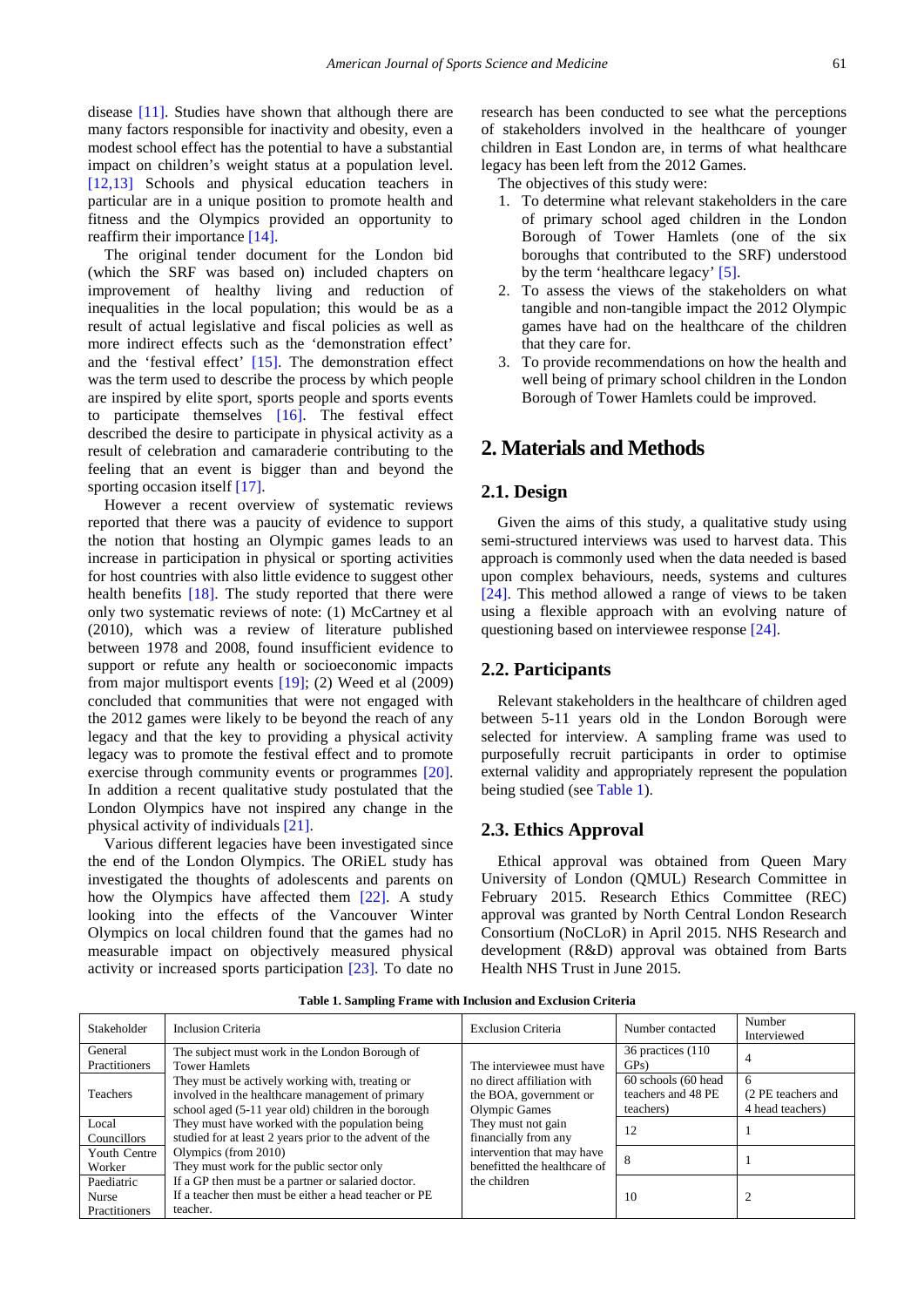#### **2.4. Data Collection**

Using the sampling frame prospective patients were contacted by e-mail. 60 primary schools in the London Borough of Tower Hamlets, were identified from the website of the Local Authority. [\[25\]](#page-6-19) Local councillors involved in child health and welfare and council accredited charity workers for young children were also obtained from the same site. 36 general practices were identified from the Tower Hamlets Clinical Commissioning Group (CCG) website. [\[26\]](#page-6-20) 10 community paediatric nurses were identified from the same website. Prospective participants who were identified according to the inclusion and exclusion criteria were forwarded an opening email, participant information sheet and consent form. Recruitment was without coercion. The consent form was required to be signed prior to interview.

Each interview was semi-structured in nature, face-to-face, conducted in a location suitable for the participant. Internal validation was conducted in a number of ways. (i) Use of a topic guide to fully explore the views of each participant and ensure a certain uniformity of questions (see [Table 2\)](#page-2-0); (ii) the study author was always the interviewer; (iii) Interviews were continued until data saturation occurred; (iv) They were all conducted within a two-week period and recorded in order to improve recall and accuracy during analysis. All interviewees were guaranteed anonymity, in order to allow individuals to speak freely, especially if they wished to express negative views.

<span id="page-2-0"></span>

| Table 2. Interview topic guide               |  |  |  |  |  |                                                               |  |
|----------------------------------------------|--|--|--|--|--|---------------------------------------------------------------|--|
| • General Awareness of the Healthcare Legacy |  |  |  |  |  |                                                               |  |
| • Pre-Olympic Status                         |  |  |  |  |  |                                                               |  |
| $\bullet$ Funding                            |  |  |  |  |  |                                                               |  |
| Authorities                                  |  |  |  |  |  | • Legislation and direction from the Local Education & Health |  |
| $\mathbf{r}$ $\mathbf{r}$                    |  |  |  |  |  |                                                               |  |

- Autho • Education
- Diet

- Exercise
- Non-tangible Impact of the Olympics
- Further Recommendations

#### **2.5. Analysis**

All interviews were fully transcribed before a thematic analysis was performed using the Framework Method [\[27,28\].](#page-6-21) This method involved five stages:

- I. Familiarisation of the transcription
- II. Development of a theoretical framework: Important recurrent themes were identified and then subdivided into subthemes and microthemes. This took place through an internal process of reflection and compulsory written reflection. Internal validation took place at this stage by re-reading all transcripts to identify all possible themes.
- III. Indexing and charting: Themes were coded based on similarities and differences between initial themes which allowed refinement of the initial themes to more accurately reflect the data. These themes and subthemes were then charted to allow clear identification of emerging concepts.
- IV. Summarisation of data: this was done to make the data simple and easy to interpret.
- V. Mapping and interpreting: Themes and subthemes were compared and contrasted to allow the initial objectives of the study to be answered. A completed framework was then tabulated. Respondent validation was then conducted by presenting the framework to a GP and a teacher who had taken part in the study. They provided feedback and any new suggestions were further included in the final results.

Respondent validation was performed by allowing two of the participants (a teacher and a GP) to read through their own transcriptions to ensure that the nuances of their interviews had been captured.

#### **2.6. Ethics Approval**

Ethical approval was obtained from Queen Mary University of London (QMUL) Research Committee in February 2015. REC approval was granted by NoCLoR in April 2015. NHS R&D approval was obtained from Barts Health NHS Trust in June 2015.

# **3. Results**

A total of 248 individuals were contacted with only 14 (5%) recruited and interviewed; this included 2 PE teachers, 4 head teachers, 4 GPs, 1 local councillor, 1 youth centre worker and 2 community paediatric nurses (see [Table 1\)](#page-1-0). Interviews ranged in length between 10 minutes and 58 minutes with a mean time of 27 minutes. 31 subthemes were identified which were grouped into 10 themes (see [Table 3\)](#page-3-0).

## **3.1. General Awareness of Healthcare Legacy**

Most of the participants had heard of the term 'healthcare legacy' though not in an official capacity. They were aware of it through mass media rather than any direction from local government. Their ideas on what it meant varied from meaning an increase in funding due to the Olympics, promotion of health and well being to an improvement in infrastructure.

In terms of knowledge of any specific commitment made by the London Borough of Tower Hamlets towards the health and well being of the local population, most were unaware of such a thing. Nobody had heard of the Strategic Regeneration Framework and there was no knowledge of any formal documentation detailing what plans the six involved boroughs had to implement a healthcare legacy. Those who thought that they were aware of a commitment, in fact did not offer much detail, but instead offered speculative conjecture.

## **3.2. Pre-Olympic Status**

Diet and exercise were an afterthought for both the children and their parents prior to the Olympics. With a high percentage of children originating from a South East Asian background, academia was deemed more important by the parents than sporting achievement. Some interviewees stated that being larger in size was actually desirable trait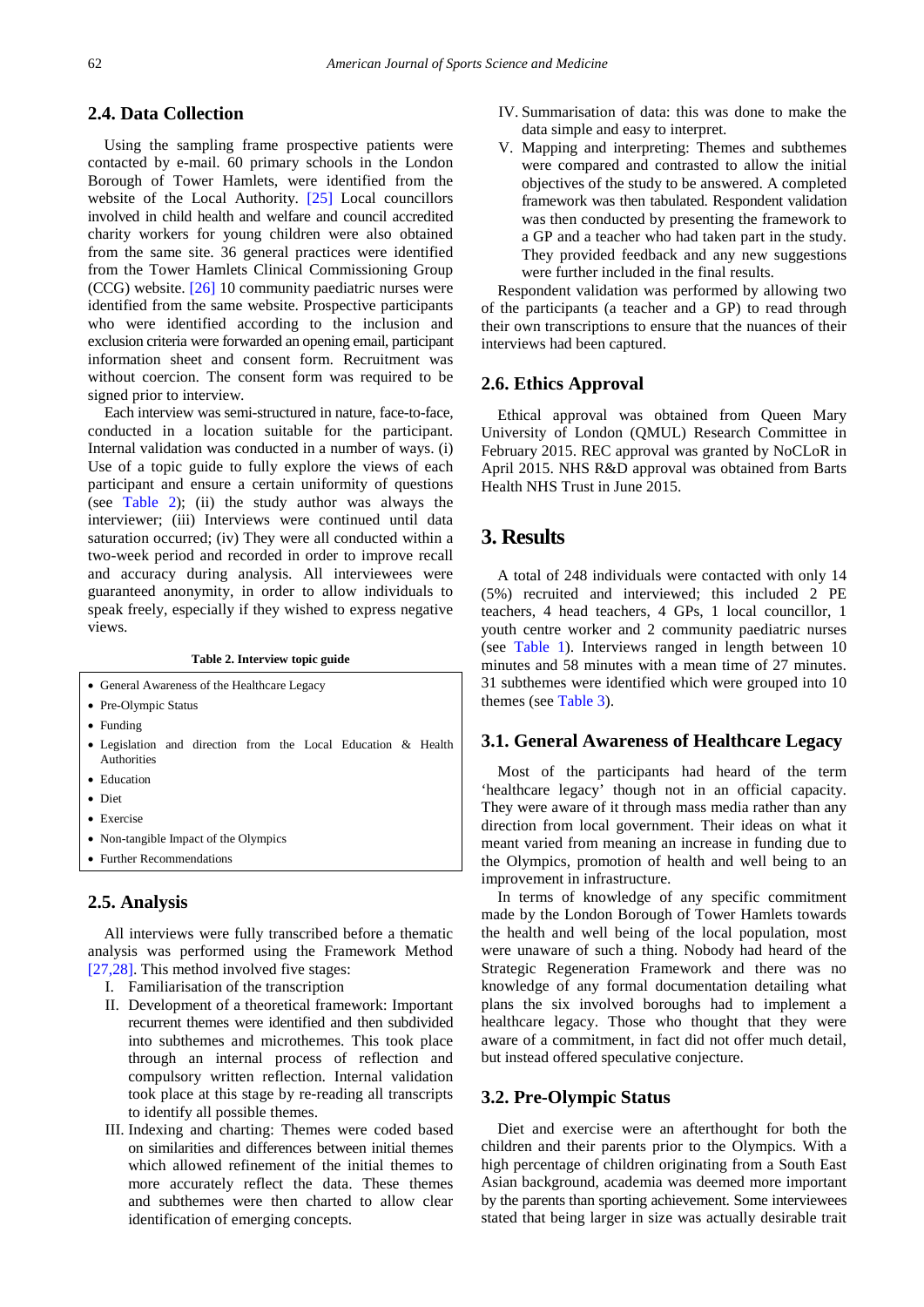in some children and their families as it was considered a sign of prosperity in their culture.

Although most stakeholders felt that facilities and funding prior to the Olympics was poor, some did observe that schools were still afforded a reasonable budget for PE and that finances were available but maybe not spent in the correct areas.

## **3.3. Funding**

The majority of stakeholders felt that funding post-Olympics had remained poor. Some thought that there was a temporary increase immediately after the Games but with the commencement of the Government's commitment to austerity measures that any increase had been reduced in recent times. Those who had felt the impact of an increase in funding because of the Olympics generally thought that the healthcare of the children was being addressed with the commencement of free fruit and milk and breakfast at school. Obesity clinics for all ages had also been introduced as a result of an increase in postgames funding. One PE teacher felt that since the Olympics, his departmental budget had significantly increased and as he was given the responsibility of distributing the funds he felt that it had been allocated adequately. Suggestions for where funds could be distributed to further help child healthcare included afterschool schemes, language classes for parents and obesity prevention (as opposed to treatment) services.

## **3.4. Education**

Some schools had home economic classes for primary school children and all schools in the area had at least one compulsory PE lesson per week. However it was felt that more was needed to overcome cultural beliefs and traditions such as the consumption of high fat foods and discouragement of girls to exercise. Stakeholders believed that this could be achieved through education of parents more than the children. They felt that a multi-organisational approach (i.e. both health and education services) was needed to accomplish this. Most felt that there was no leadership or guidance from their respective local authorities with regards to this.

**Table 3. Abbreviated Framework to Show Themes, Subthemes and Illustrative Quotes Established From Semi-Structured Interviews Together with Findings**

<span id="page-3-0"></span>

| <b>Themes</b>                                    | <b>Subthemes</b>                                                                                                                                                                                                                              | <b>Illustrative Quotes</b>                                                                                                                                                                                                                                        |
|--------------------------------------------------|-----------------------------------------------------------------------------------------------------------------------------------------------------------------------------------------------------------------------------------------------|-------------------------------------------------------------------------------------------------------------------------------------------------------------------------------------------------------------------------------------------------------------------|
| General<br>awareness of<br>healthcare legacy     | • Understanding of the term healthcare legacy<br>· Knowledge of specific commitments made to London<br>Borough of Tower Hamlets in terms of health and well-being<br>as a result of Olympics                                                  | to promote health and fitness in anyone'<br>rejuvenating a deprived area and getting pupils more<br>involved in sports. I don't necessarily think that happened'                                                                                                  |
| Pre-Olympic<br>status                            | • Attitudes<br>• Facilities/Amenities/Funding                                                                                                                                                                                                 | ' it's a multi-ethnic society and they all have different diets<br>which can be very unhealthy emphasis isn't on health<br>promotion'                                                                                                                             |
| Funding                                          | • Current levels acceptable<br>• Suggestions of where funds should be allocated<br>• Current levels unacceptable<br>• Awareness of any increase in funding aimed at improving the<br>health and well-being of the children since the Olympics | 'following the Olympics a burst of increased funding but I<br>think the funding isn't there any more'<br>'there was increased funding for these schoolsthat's been<br>reduced again since the austerity started'                                                  |
| Education                                        | • Educating Children<br>• Educating Parents<br>• Direction from local education or health authorities                                                                                                                                         | 'Allocate some funding to educating parents in the local<br>borough, making them aware of the benefits of eating<br>healthy encouraging their children to partake in sports, not<br>just boys but both girls'                                                     |
| Diet                                             | • School<br>• Cultural Influences<br>• Environmental Influences<br>• Socioeconomic Influences                                                                                                                                                 | 'at home parents feed their childrenfood that's high in<br>cholesterol, high in fats, ghee for instancea lot of these<br>parents they just don't have the educationit's more about<br>just cooking what they are used to cooking'                                 |
| Non tangible<br>effects of<br>Olympics           | • Demonstration Effect<br>• Festival Effect<br>• No effect                                                                                                                                                                                    | 'not many local children actually did go to see the<br>Olympics'<br>'they felt less British and they weren't really that interested<br>in the Olympics'                                                                                                           |
| Exercise                                         | • Type of sport preferred<br>• Exercise at school<br>• Exercise outside school<br>• Socioeconomic influences                                                                                                                                  | 'They'd just do football because it was a lot more accessible<br>to these kids'<br>'So, the PE time has been cut in the last decade. So, children<br>are spending less time active in class'                                                                      |
| Local<br>Regeneration                            | • Encourage out-of-school hours exercise<br>• No effect                                                                                                                                                                                       | 'cycle lanes it's a lot safer to cycle and there's parks and<br>green areas where they can go and play and do things after<br>school'                                                                                                                             |
| Social support as<br>a result of the<br>Olympics | • Out of school help                                                                                                                                                                                                                          | 'there needs to beafter-hours facility for the kids so that<br>they canparticipate insports so that if the parents are<br>working late then they have something that's positive and fun<br>to do'                                                                 |
| Further<br>Recommendations                       | • Education<br>• Funding<br>• Diet<br>• Addressing deprivation<br>• Exercise<br>• School                                                                                                                                                      | "you need to try and educate them on the importance of<br>fresh fruit and veg and a balanced dietI would try to explain<br>about parents who really don't understand about the<br>importance of health and educationLots of leafletshealth<br>promotion, adverts' |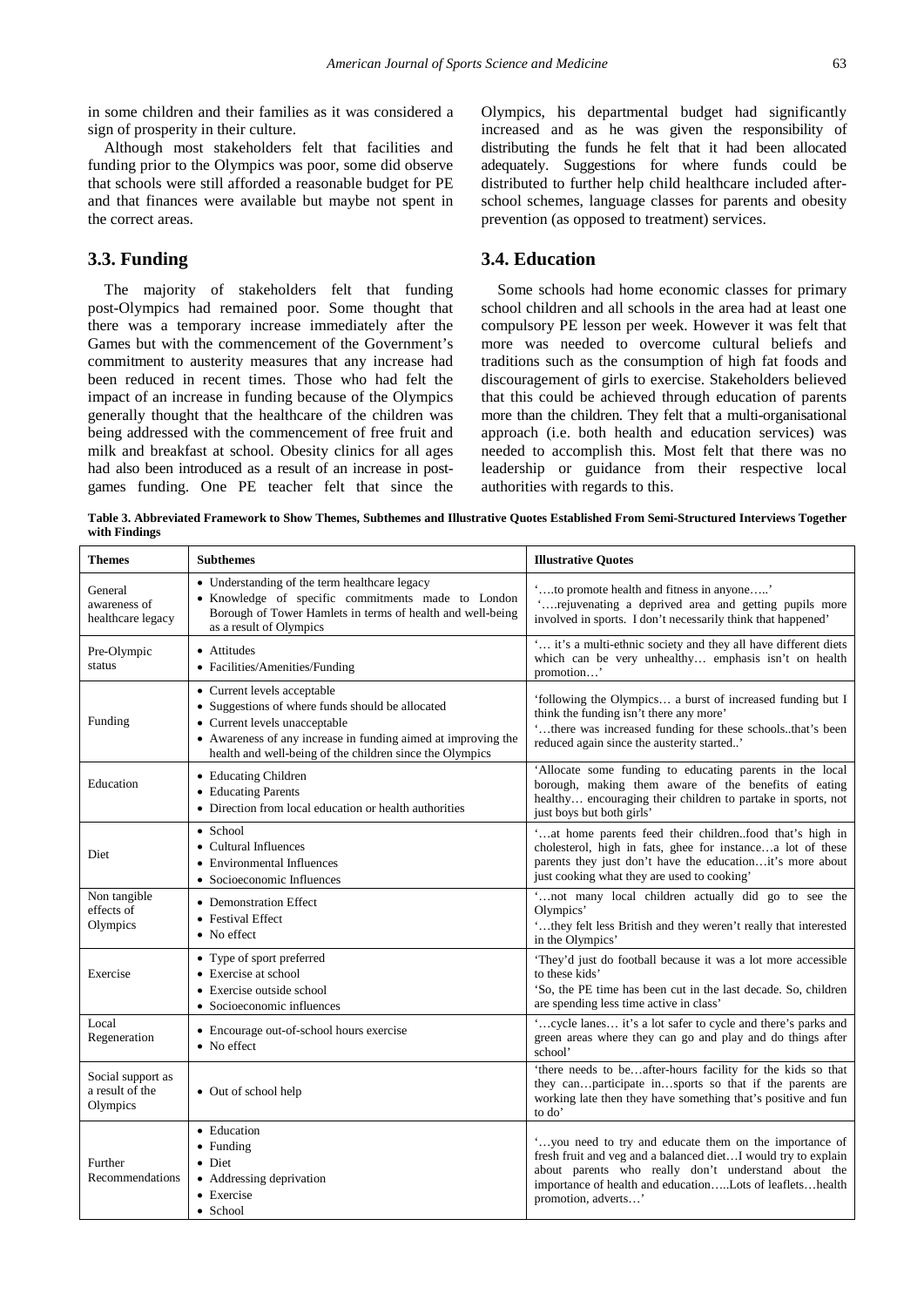### **3.5. Diet**

The large South East Asian diaspora in the region together with higher levels of deprivation meant that most diets consisted of high fat, high cholesterol curries at home with fried chicken and chips considered the take away of choice. These foods were considered tastier and cheaper than fruit or vegetables or other alternate diets. Although free fruit, milk and breakfasts were being offered at school since the Olympics, stakeholders felt that long standing beliefs held on diet still existed.

## **3.6. Non-tangible Effects of the Olympic Games**

Most stakeholders felt that that the Olympics provided both a demonstration and a festival effect on the local children. This effect was thought to be mainly transient with declining influence as time lapsed since the games. However, it was felt that some children of Bangladeshi origin did not experience either of these effects as they were less likely to feel 'British' and so were not overly influenced by the success experienced by Team GB. In addition many children and their families were priced out of going to any of the Olympics, which contributed to an overall greater feeling of disenfranchisement from British society. Longer lasting effects included the introduction of new sports to schools such as table tennis, which occurred due to interest being raised from the Games.

#### **3.7. Exercise**

Those children who were interested in sport prior to the Games were more likely to be influenced by the Olympics and thus the healthcare legacy had a greater impact on them. Cricket and football appeared to be the sports of choice for the children despite introduction to new sports via the Olympics. Only one compulsory session of PE occurred per week and this was not increased after the Olympics. In fact PE time was cut in some schools because of a cut in funding.

#### **3.8. Local Regeneration**

Though more parklands and cycle lanes were created, it was felt that these were more likely to benefit older children and adults rather than the primary school aged children. The actual Olympic Park and its associated sites were also deemed too expensive for the local children to use.

## **3.9. Social Support as a Result of the Olympics**

Only two stakeholders were aware of any additional social services that were available post-Olympics. These services were pre and post school clubs and new youth centres for younger children. Most of the participants felt that more social support was needed for both parents and children to allow them to have greater finances to buy healthier foodstuffs or join gyms and clubs and also to have more time to spend as a family; hopefully participating in exercise.

## **3.10. Further Recommendations**

The participants identified a diverse range of recommendations. This included increased education for the parents as well as their children. Education involved improved language skills, the challenge of cultural beliefs such as notions that girls should not exercise or that being overweight is a desirable quality. It should be impressed upon the parents that physical activity is as important as academic and that the two actually go hand in hand.

# **4. Discussion**

This study explored the perceptions of relevant stakeholders to see how the 2012 Olympics affected the health and wellbeing of primary school aged children (aged 5-11 years) in the London Borough of Tower Hamlets by use of semi-structured interviews. The participants consisted of GPs, PE teachers, head teachers, paediatric community nurses, 1 youth centre worker and 1 local councillor. The investigation was conducted because Tower Hamlets was one of six London boroughs, which contributed towards a document called the Strategic Regeneration Framework. This document stated that amongst other things, the children in the locality would have a healthcare legacy bestowed upon them as a result of the Olympics. A topic guide was used to highlight key themes to indicate if a healthcare legacy was perceived to have occurred successfully.

The main findings of the study were that stakeholders thought that the Olympics had a minimal transient effect on the children. The main factors identified as reasons why the Olympics did not have more of an effect were the large local Bangladeshi population, the high level of deprivation and poor education.

32% of the local population was of Bangladeshi descent. [\[29\]](#page-6-22) Stakeholders reported that this population somewhat felt disenfranchised from mainstream British society and so the Olympics had less of a festival effect than on other communities. Culturally parents from this community tended to encourage their children to focus more on academic success rather than sporting, as it was considered a more realistic route for future prosperity, and this negated a demonstration effect. High fat and high cholesterol diets were also a norm in this community and this contributed to high obesity levels in children. Poor spoken English and deprivation contributed to a diminished festival effect. A lack of exercise was found to be a greater problem in the young girls rather than boys, as they were likely told by their parents that they should not expose skin (i.e. t-shirt, shorts, swimming costumes) for reasons of modesty or merely that it was not acceptable for a girl to exercise.

**Table 4. Ethnic diversity in London Borough of Tower Hamlets [\[29\]](#page-6-22)**

| Race                          | Tower Hamlets % | London $%$ | <b>England</b> % |
|-------------------------------|-----------------|------------|------------------|
| White                         | 45.2            | 59.8       | 85.4             |
| Mixed                         | 4.1             | 5.0        | 2.3              |
| Asian or Asian British        | 41.1            | 18.5       | 7.8              |
| <b>Black or Black British</b> | 7.3             | 13.3       | 3.5              |
| Other Ethnic Group            | 2.3             | 3.4        | 1.0              |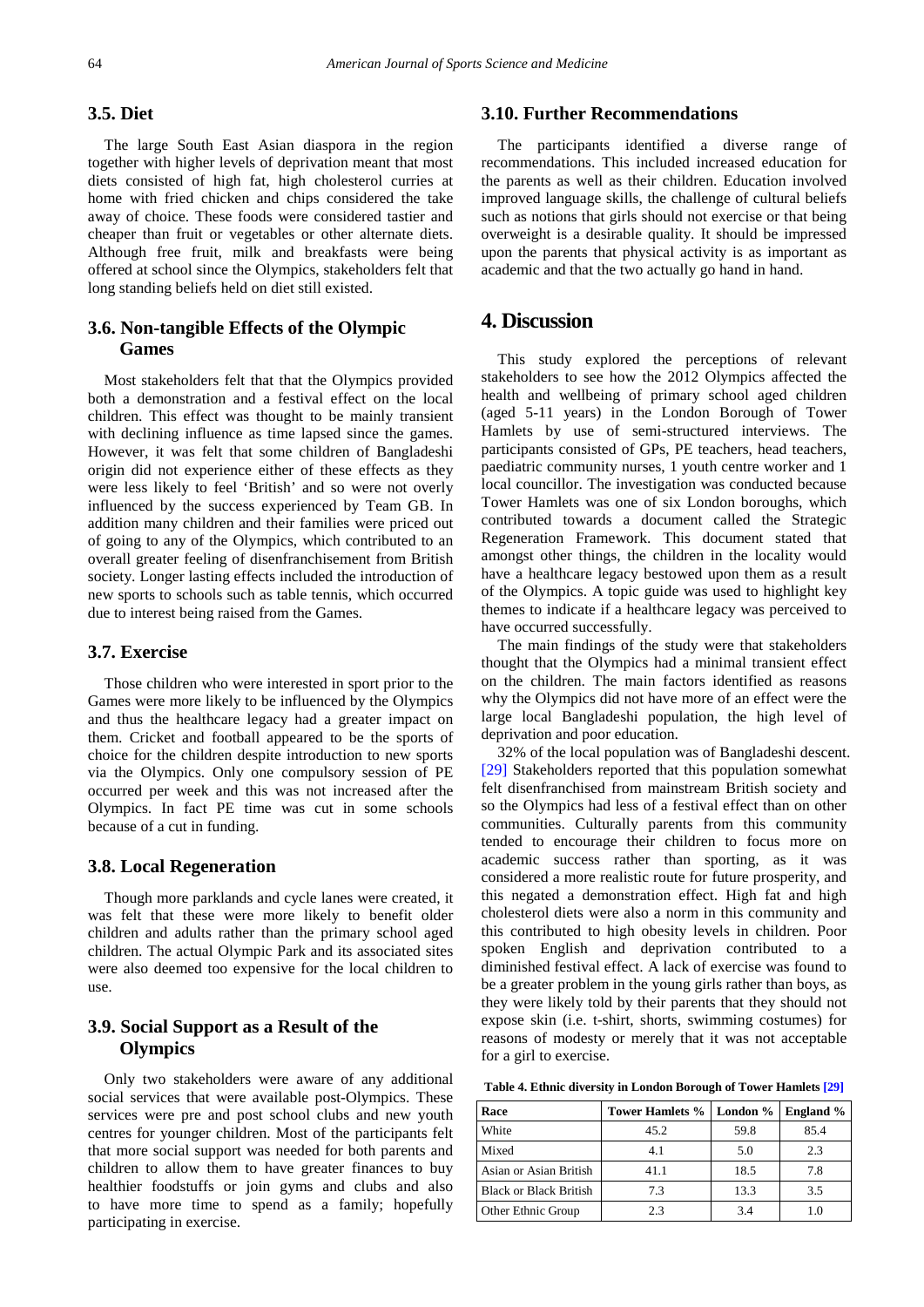Tower Hamlets has the highest rate of income poverty across all local authorities in England and Wales and double the national average (22%). [\[30\]](#page-6-23) This level of deprivation contributed towards the dietary choices of the local children and their families. Dining in one of the many fried chicken and chip shops was considered a cheaper option to eating fresh fruit and vegetables. Local children were unable to actually see any of the Olympic events even though they were occurring on their doorstep, as tickets were unaffordable. Minority sports that captured the public imagination during the games, such as cycling or rowing did not have much of an impact in this community, as they again were considered financially inaccessible. The Cricket World Cup had more of a demonstration effect than the Olympics. Premier League Football also had a greater impact on the children than the Olympics due to the constant media coverage and affordability and simplicity of playing football at school or parks.

Positive effects of the Olympics included free fruit, milk and breakfast at school, to ensure at least some nutrients were being consumed on a daily basis. At least 1 session of PE was compulsory in schools, though this appears to have also occurred pre-Olympics. Anti-obesity clinics and MEND (mind, exercise, nutrition, do-it) childhood obesity programmes have also been afforded increased relevance and funding since the Olympics. [\[31\]](#page-6-24) Local regeneration was found to have increased parklands and cycling lanes but the impact of this on younger children was disputed.

In terms of fulfilling the objectives of the study, the investigation concluded that:

- I. Most stakeholders had heard of the term 'healthcare legacy' but not on a formal basis. They had wildly varying interpretations as to what this encompassed but generally everyone agreed that it had an element of aspiration to improve the well-being of the local children.
- II. The games did indeed have a tangible and nontangible impact on the local children (as detailed above), though this effect was short-lived. Funding appeared to have decreased with the Government's agenda of austerity thus hastening the speed with which the impact dwindled.
- III. In evaluating the findings from the study, a summary of the recommendations made to improve the health and well-being of the children include:

## **4.1. Limitations**

Despite attempting to recruit a large number of subjects the sample was small. Thematic saturation may have been achieved because of a lack of diversity among the sample. Given the high rates of refusal to participate, recruitment bias may have been a factor, as only the more opinionated individuals were likely to participate. More teachers and GPs were interviewed than other professions, thus skewing the themes formed as the same topics would be likely to arise. The study only took place in one of the six boroughs involved in the SRF and so results from this study may not be applicable to the others. There were no other interviewers or analysts apart from the main author. This may have limited the internal validity of the study as

no other researcher could check participant's understanding of the questions or re-read transcripts to optimise familiarisation. Triangulation using different interviewers and analysts would have been preferable. As no similar study has been performed, it was difficult to compare results with previous research thus limiting ability to confirm trends identified.

# **5. Conclusion**

This was the first study to look at the perceptions of grass-root workers on what healthcare legacy the Olympics had bestowed on young children in one of the boroughs that hosted the games. 10 themes were identified: general awareness of healthcare legacy, pre-Olympic status, funding, education, diet, non-tangible effects of the Olympics, Exercise, Social support, local regeneration and further recommendations. The investigation suggested that the Games did emanate a healthcare legacy of sorts. However the effects were largely transient. The specific healthcare needs of the local population appear not to have been considered prior to the conception of the idea of the healthcare legacy and this has most likely contributed to the perceived lack of full success of the healthcare legacy.

Further studies that can be conducted include a qualitative study in the other boroughs to see if trends are similar in each. An audit of how the finances in the borough were distributed post-Olympics could also be done to see if there is any correlation between the perceptions of stakeholders and distribution of funds.

## **Acknowledgements**

The author would like to thank all participants of this study and also research facilitators at North Central London Research Consortium (NoCLoR) research support service for their assistance in obtaining Research Ethics Committee (REC) and Research and development (R&D) approval.

## **Statement of Competing Interests**

The authors declare that they have no financial or nonfinancial competing interests.

# **List of Abbreviations**

BOA: British Olympic Association GP: General Practitioner NHS: National Health Service NoCLoR: North Central London Research Consortium ORiEL: Olympic Regeneration in East London PE: Physical education QMUL: Queen Mary University of London R&D: Research and development REC: Research Ethics Committee SRF: Strategic Regeneration Framework UK: United Kingdom